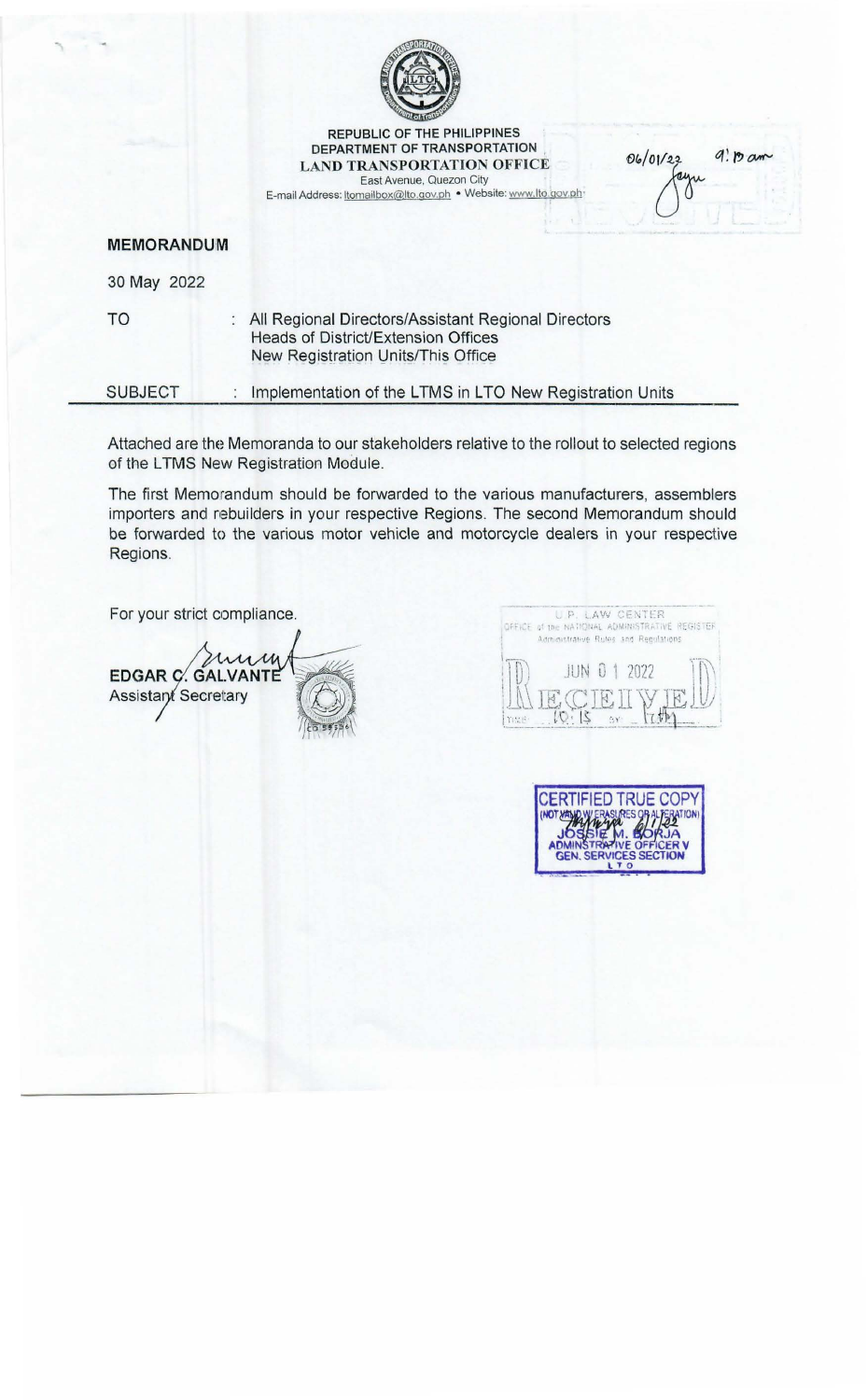

REPUBLIC OF THE PHILIPPINES DEPARTMENT OF TRANSPORTATION LAND TRANSPORTATION OFFICE East Avenue, Quezon City

E-mail Address: ltomailbox@lto.gov.ph • Website: www.lto.gov.ph

## MEMORANDUM 30 May 2022

 $\ddot{\cdot}$ 

TO

All Motor Vehicle and Motorcycle Manufacturers, Assemblers, Importers and Rebuilders

SUBJECT IMPLEMENTATION OF THE LTMS ÷ IN LTO NEW REGISTRATION UNITS

This is to inform everyone that the Land Transportation Management System - New Registration Module will be implemented in selected LTO New Registration Units (LTO-NRUs) in accordance with the following schedule:

| <b>COVERAGE</b>                                | <b>START DATE</b> |  |
|------------------------------------------------|-------------------|--|
| National Capital Region (NCR)<br>East and West | June 13, 2022     |  |
| Region 3 and Region 4A                         | June 20, 2022     |  |

In this regard, we request everyone to send to these email address, mid-centraloffice@lto.gov.ph and nru.implem@lto.gov.ph, copies of unsold Certificate of Stock Reports (CSR) preferably in excel files from January 2022 up to the present day on or before June 10, 2022.

In addition, training will be conducted by MID - Dermalog on the use of the LTMS Stock Reporting Module on Thursday, June 7, 2022 in two (2) sessions: 10 AM - 12NN and 3 PM - 5 PM for NCR based manufacturers, assemblers and importers as well as on Thursday, June 14, 2022 in two (2) sessions:  $10 AM - 12NN$  and  $3 PM - 5 PM$  for Region 3 and Region 4A based manufacturers, assemblers and importers.

Please be guided accordingly.

min EDGAR C. GALVANTE **Assistant Secretary** 

CC: Regional Directors Heads of District/Extension Offices NRUs Central Office



 $9:13cm$ 

06/01/22